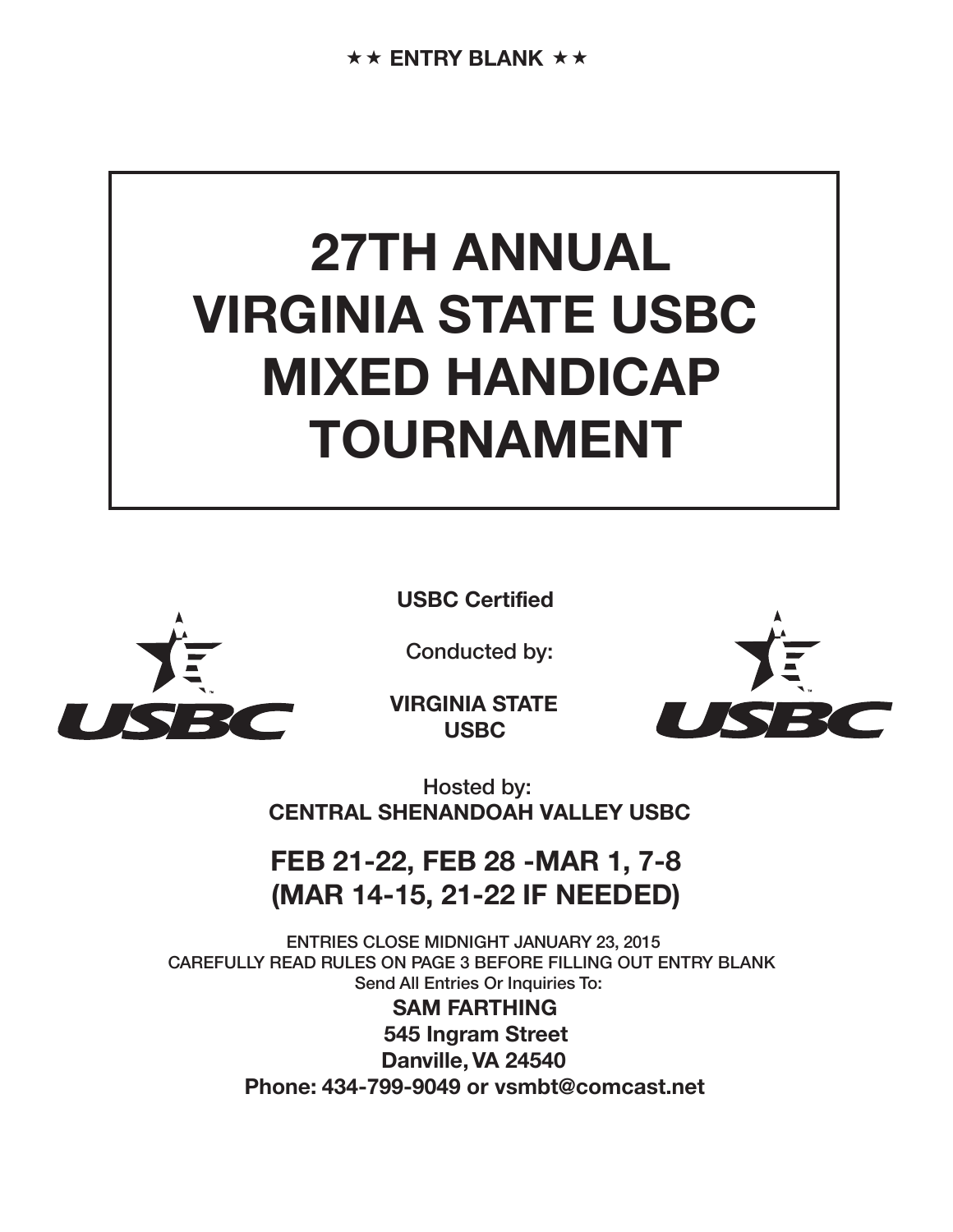## **2015 2015 VIRGINIA STATE USBC 27TH ANNUAL HANDICAP TOURNAMENT**

| PLEASE READ THE RULES FIRST - TYPE OR PRINT AND FILL ALL SPACES COMPLETELY & CLEARLY<br><b>CAPTAIN'S NAME</b><br><b>PHONE</b><br>TEAM NAME                                                                                                                                                                                                                                                        |                                                                                                                                                                                                             |                                                                                                                                                                                                                                                                                                                                                                                                                                                                                                                                                                                                                                   |                                                                                                                       |                       |                                   |                                                           |                                |                                          |                                        |            |           |  |
|---------------------------------------------------------------------------------------------------------------------------------------------------------------------------------------------------------------------------------------------------------------------------------------------------------------------------------------------------------------------------------------------------|-------------------------------------------------------------------------------------------------------------------------------------------------------------------------------------------------------------|-----------------------------------------------------------------------------------------------------------------------------------------------------------------------------------------------------------------------------------------------------------------------------------------------------------------------------------------------------------------------------------------------------------------------------------------------------------------------------------------------------------------------------------------------------------------------------------------------------------------------------------|-----------------------------------------------------------------------------------------------------------------------|-----------------------|-----------------------------------|-----------------------------------------------------------|--------------------------------|------------------------------------------|----------------------------------------|------------|-----------|--|
| <b>ADDRESS</b>                                                                                                                                                                                                                                                                                                                                                                                    | <b>CITY</b>                                                                                                                                                                                                 |                                                                                                                                                                                                                                                                                                                                                                                                                                                                                                                                                                                                                                   |                                                                                                                       |                       | <b>ZIP</b><br><b>STATE</b>        |                                                           |                                |                                          |                                        |            |           |  |
| <b>NAME OF YOUR LOCAL</b><br><b>BOWLING ASSOCIATION</b>                                                                                                                                                                                                                                                                                                                                           | <b>CITY WHERE</b><br><b>YOU BOWL</b>                                                                                                                                                                        |                                                                                                                                                                                                                                                                                                                                                                                                                                                                                                                                                                                                                                   |                                                                                                                       |                       | <b>ENTERING</b><br><b>AVERAGE</b> |                                                           |                                | <b>IF BOWLING ALL</b><br>H EVENTS, CHECK |                                        |            |           |  |
| TYPE OR PRINT LEGIBLY THE BOWLER'S NAME<br>AS IT APPEARS IN THE YEARBOOK                                                                                                                                                                                                                                                                                                                          |                                                                                                                                                                                                             | <b>BOWLER ID</b>                                                                                                                                                                                                                                                                                                                                                                                                                                                                                                                                                                                                                  |                                                                                                                       |                       |                                   | <b>CURRENT</b><br><b>FINAL</b><br><b>AVERAGE</b><br>13-14 |                                | D<br>C                                   | <b>SCRATCH EVENT</b>                   |            |           |  |
| LAST<br><b>FIRST</b>                                                                                                                                                                                                                                                                                                                                                                              |                                                                                                                                                                                                             |                                                                                                                                                                                                                                                                                                                                                                                                                                                                                                                                                                                                                                   |                                                                                                                       |                       |                                   | JAN. 1, 2015 P                                            |                                |                                          | <b>OFFICE USE</b>                      |            |           |  |
| M <sub>F</sub><br>1<br>M <sub>F</sub>                                                                                                                                                                                                                                                                                                                                                             |                                                                                                                                                                                                             |                                                                                                                                                                                                                                                                                                                                                                                                                                                                                                                                                                                                                                   |                                                                                                                       |                       |                                   |                                                           |                                |                                          |                                        |            | TDSA      |  |
| $\overline{\mathbf{c}}$                                                                                                                                                                                                                                                                                                                                                                           |                                                                                                                                                                                                             |                                                                                                                                                                                                                                                                                                                                                                                                                                                                                                                                                                                                                                   |                                                                                                                       |                       |                                   |                                                           |                                |                                          |                                        | TDSA       |           |  |
| 3                                                                                                                                                                                                                                                                                                                                                                                                 |                                                                                                                                                                                                             |                                                                                                                                                                                                                                                                                                                                                                                                                                                                                                                                                                                                                                   |                                                                                                                       |                       |                                   |                                                           | TDSA                           |                                          |                                        |            |           |  |
| M <sub>F</sub><br>4                                                                                                                                                                                                                                                                                                                                                                               |                                                                                                                                                                                                             |                                                                                                                                                                                                                                                                                                                                                                                                                                                                                                                                                                                                                                   |                                                                                                                       |                       |                                   |                                                           |                                |                                          |                                        |            | TDSA      |  |
|                                                                                                                                                                                                                                                                                                                                                                                                   |                                                                                                                                                                                                             |                                                                                                                                                                                                                                                                                                                                                                                                                                                                                                                                                                                                                                   | <b>TEAM DATES AND TIMES</b>                                                                                           |                       |                                   |                                                           |                                |                                          |                                        |            |           |  |
| <b>TEAM EVENT</b><br><b>Staunton Lanes</b>                                                                                                                                                                                                                                                                                                                                                        | MAKE ALL CHECKS PAYABLE TO:<br><b>VIRGINIA STATE MIXED</b>                                                                                                                                                  |                                                                                                                                                                                                                                                                                                                                                                                                                                                                                                                                                                                                                                   | <b>DATES</b>                                                                                                          |                       | <b>MARCH 7-8</b>                  | FEBRUARY 21-22<br>FEBRUARY 28 - MARCH 1                   |                                |                                          | MARCH 14-15, 21-22<br><b>IF NEEDED</b> |            |           |  |
| 831 Greenville Ave.<br>Staunton, VA 24401                                                                                                                                                                                                                                                                                                                                                         | <b>TOURNAMENT FUND</b><br>AMOUNT MAILED WITH ENTRY<br><b>4 PERSON TEAM EVENT</b><br>\$80.00 PER TEAM                                                                                                        | \$                                                                                                                                                                                                                                                                                                                                                                                                                                                                                                                                                                                                                                | SAT 9:00 AM - 12:00 NOON<br><b>TIMES</b><br>SUN 8:00 AM - 11:00 AM                                                    |                       |                                   |                                                           |                                |                                          |                                        |            |           |  |
|                                                                                                                                                                                                                                                                                                                                                                                                   | <b>DOUBLES EVENT</b>                                                                                                                                                                                        |                                                                                                                                                                                                                                                                                                                                                                                                                                                                                                                                                                                                                                   | 1st CHOICE                                                                                                            |                       | 2nd CHOICE                        |                                                           | 3rd CHOICE                     |                                          | 4th CHOICE                             |            |           |  |
|                                                                                                                                                                                                                                                                                                                                                                                                   | \$40.00 PER TEAM                                                                                                                                                                                            | \$                                                                                                                                                                                                                                                                                                                                                                                                                                                                                                                                                                                                                                | DATE TIME                                                                                                             |                       | <b>DATE</b>                       | <b>TIME</b>                                               | DATE TIME                      |                                          |                                        |            | DATE TIME |  |
| <b>Entry Fee Per Person Per Event</b><br>TEAM SINGLES DOUBLES<br><b>PRIZE FEE</b><br>\$7.00<br>\$7.00<br>\$7.00<br><b>TOURNAMENT</b><br><b>EXPENSE FEE</b><br><b>INCLUDES</b><br><b>LINAGE</b><br>\$12.00<br>\$12.00<br>\$12.00<br>SCHOLARSHIPS \$1.00<br>\$1.00<br>\$1.00<br>\$20.00<br>\$20.00<br>\$20.00<br><b>TOTAL</b><br>ALL EVENTS (OPTIONAL)<br>\$6.00<br>THERE WILL BE A \$35.00 FEE FOR | <b>SINGLES EVENT</b><br>\$20.00 PER PERSON<br>ALL EVENTS HCP.<br>\$6.00 PER PERSON<br>ALL EVENTS SCRATCH<br>\$6.00 PER PERSON<br><b>AMOUNT RECEIVED</b><br><b>TOTAL</b><br>ENTRIES CLOSE - JANUARY 23, 2015 | <b>CHECK YOUR AVERAGE</b><br>BE SURE YOU USE THE CORRECT AVERAGE. IF YOU HAVE BEEN RE-<br>RATED BY ANY OTHER TOURNAMENT MANAGER BE SURE TO READ<br>RULE 319e AND ABIDE BY THE RULE. TOURNAMENT MANAGER WILL BE<br>CHECKING WITH OTHER TOURNAMENT MANAGERS. IF YOU ARE USING<br>A CURRENT AVERAGE, BE SURE TO SEND A VERIFICATION OF THE<br>AVERAGE SIGNED BY THE LEAGUE SECRETARY OF THE LEAGUE IN<br>WHICH YOU HAVE THE HIGHEST AVERAGE. THIS VERIFICATION MUST<br>SHOW NUMBER OF PINS AND ALSO THE NUMBER OF GAMES. SEE<br><b>RULE #5.</b><br>SCRATCH ALL EVENT SEE RULE #16.<br>T-<br><b>IF BOWLING ALL</b><br><b>ENTERING</b> |                                                                                                                       |                       |                                   |                                                           |                                |                                          |                                        |            |           |  |
| ALL CHECKS RETURNED                                                                                                                                                                                                                                                                                                                                                                               |                                                                                                                                                                                                             | D-<br><b>BOWLER ID</b>                                                                                                                                                                                                                                                                                                                                                                                                                                                                                                                                                                                                            |                                                                                                                       |                       | <b>AVERAGE</b>                    |                                                           | н<br>D                         |                                          | <b>EVENTS, CHECK</b>                   |            |           |  |
| TYPE OR PRINT LEGIBLY THE BOWLER'S NAME<br>AS IT APPEARS IN THE YEARBOOK<br>LAST<br><b>FIRST</b>                                                                                                                                                                                                                                                                                                  |                                                                                                                                                                                                             |                                                                                                                                                                                                                                                                                                                                                                                                                                                                                                                                                                                                                                   |                                                                                                                       | <b>FINAL</b><br>13-14 | JAN. 1.<br>2015<br><b>AVERAGE</b> | $\mathbf C$<br>P                                          | <b>SCRATCH</b><br><b>EVENT</b> |                                          |                                        |            |           |  |
| 1                                                                                                                                                                                                                                                                                                                                                                                                 |                                                                                                                                                                                                             |                                                                                                                                                                                                                                                                                                                                                                                                                                                                                                                                                                                                                                   |                                                                                                                       |                       |                                   |                                                           |                                |                                          |                                        | <b>DSA</b> |           |  |
| 2                                                                                                                                                                                                                                                                                                                                                                                                 |                                                                                                                                                                                                             |                                                                                                                                                                                                                                                                                                                                                                                                                                                                                                                                                                                                                                   |                                                                                                                       |                       |                                   |                                                           |                                | <b>DSA</b>                               |                                        |            |           |  |
| 1                                                                                                                                                                                                                                                                                                                                                                                                 |                                                                                                                                                                                                             |                                                                                                                                                                                                                                                                                                                                                                                                                                                                                                                                                                                                                                   |                                                                                                                       |                       |                                   |                                                           |                                |                                          |                                        | DSA        |           |  |
| 2                                                                                                                                                                                                                                                                                                                                                                                                 |                                                                                                                                                                                                             |                                                                                                                                                                                                                                                                                                                                                                                                                                                                                                                                                                                                                                   |                                                                                                                       |                       |                                   |                                                           |                                |                                          |                                        | <b>DSA</b> |           |  |
| 1                                                                                                                                                                                                                                                                                                                                                                                                 |                                                                                                                                                                                                             |                                                                                                                                                                                                                                                                                                                                                                                                                                                                                                                                                                                                                                   |                                                                                                                       |                       |                                   |                                                           |                                |                                          |                                        | DSA        |           |  |
| 2                                                                                                                                                                                                                                                                                                                                                                                                 |                                                                                                                                                                                                             |                                                                                                                                                                                                                                                                                                                                                                                                                                                                                                                                                                                                                                   |                                                                                                                       |                       |                                   |                                                           |                                |                                          | <b>DSA</b>                             |            |           |  |
|                                                                                                                                                                                                                                                                                                                                                                                                   |                                                                                                                                                                                                             |                                                                                                                                                                                                                                                                                                                                                                                                                                                                                                                                                                                                                                   | <b>SINGLES &amp; DOUBLES DATES AND TIMES</b>                                                                          |                       |                                   |                                                           |                                |                                          |                                        |            |           |  |
| <b>MAKE ALL CHECKS PAYABLE TO:</b><br><b>VA STATE MIXED TOURNAMENT FUND</b><br><b>Singles &amp; Doubles</b>                                                                                                                                                                                                                                                                                       |                                                                                                                                                                                                             |                                                                                                                                                                                                                                                                                                                                                                                                                                                                                                                                                                                                                                   | FEBRUARY 21-22<br>MARCH 14-15, 21-22<br><b>DATES</b><br>FEBRUARY 28 - MARCH 1<br><b>IF NEEDED</b><br><b>MARCH 7-8</b> |                       |                                   |                                                           |                                |                                          |                                        |            |           |  |
| <b>Valley Lanes</b><br>3106 South Main St.                                                                                                                                                                                                                                                                                                                                                        | <b>SAM FARTHING</b><br><b>545 INGRAM STREET</b>                                                                                                                                                             |                                                                                                                                                                                                                                                                                                                                                                                                                                                                                                                                                                                                                                   | SAT 9:00 AM - 1:00 PM<br><b>TIMES</b><br><b>SUN 8:00 AM - 12 NOON</b>                                                 |                       |                                   |                                                           |                                |                                          |                                        |            |           |  |
| Harrisonburg, VA 22801<br>DANVILLE, VA 24540<br>(434) 799-9049<br><b>ENTRIES CLOSE JANUARY 23, 2015</b>                                                                                                                                                                                                                                                                                           |                                                                                                                                                                                                             |                                                                                                                                                                                                                                                                                                                                                                                                                                                                                                                                                                                                                                   | <b>1st CHOICE</b>                                                                                                     |                       |                                   | 2nd CHOICE                                                |                                | 3rd CHOICE                               |                                        | 4th CHOICE |           |  |
|                                                                                                                                                                                                                                                                                                                                                                                                   |                                                                                                                                                                                                             |                                                                                                                                                                                                                                                                                                                                                                                                                                                                                                                                                                                                                                   | DATE TIME                                                                                                             |                       |                                   | DATE TIME                                                 |                                | DATE TIME                                |                                        | DATE TIME  |           |  |
|                                                                                                                                                                                                                                                                                                                                                                                                   |                                                                                                                                                                                                             |                                                                                                                                                                                                                                                                                                                                                                                                                                                                                                                                                                                                                                   |                                                                                                                       |                       |                                   |                                                           |                                |                                          |                                        |            |           |  |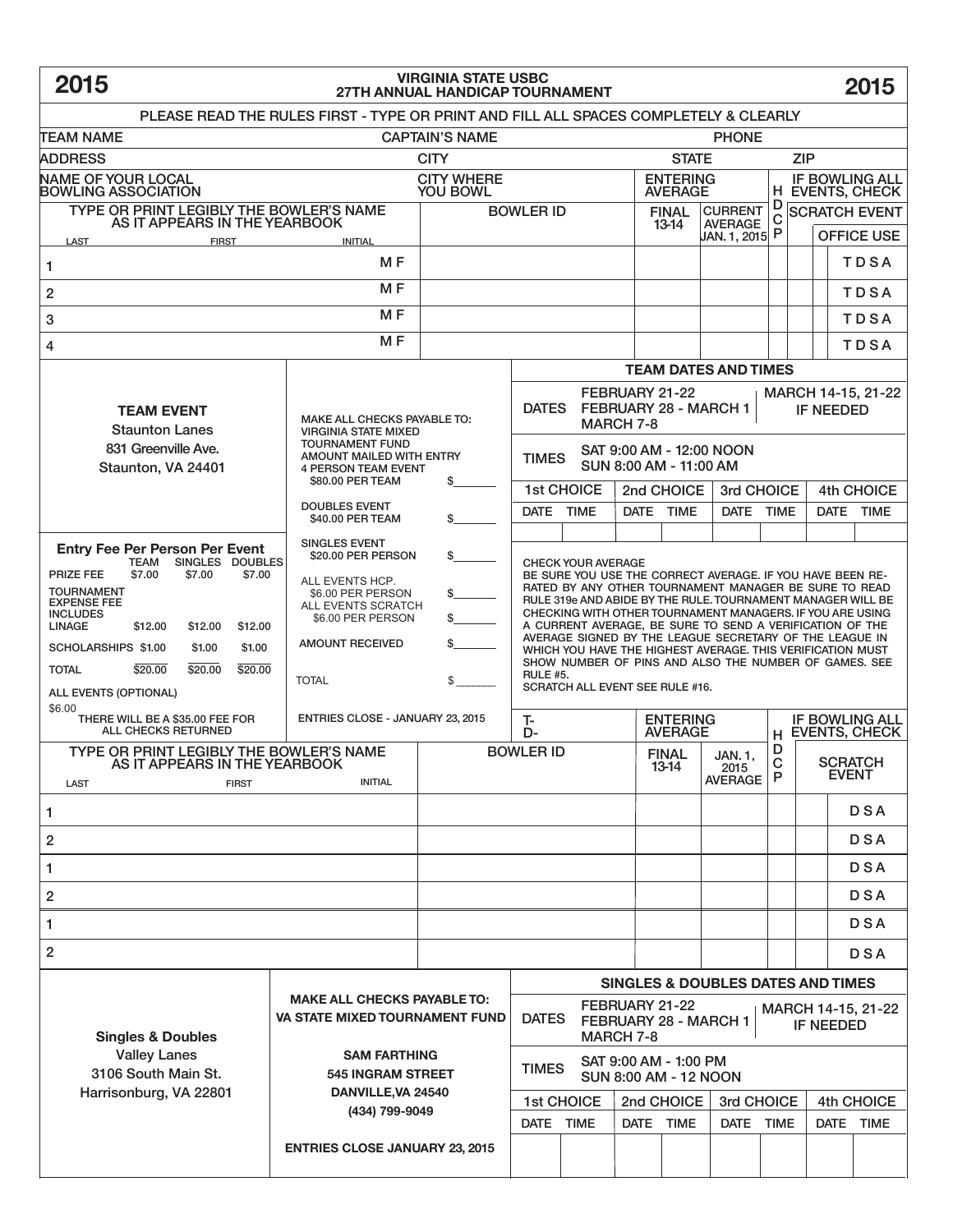### **RULES AND REGULATIONS**

- USBC Tournament Rules and Regulations shall govern the conduct of this Tournament. 1.
- ELIGIBILITY: All USBC members certified by the Virginia State USBC Associations in good standing are eligible to participate in this tournament. Bowlers who are not members of USBC can qualify for entry by paying an affiliate membership of \$21.00 2.
- TIME PREFERENCE: Entries will be scheduled in order of receipt. 3.
- PARTICIPATION: Bowlers entered in the doubles event must also enter the singles event. Likewise, all singles event entrants must also bowl in the doubles event. A bowler is not eligible to enter or compete more than once in the singles and doubles. A bowler may compete in the team event twice, but no more than two (2) bowlers from a previous entry can be on the second team. Not more than two (2) players on a team can place more than once in the prize standings. The team must consist of (2) two males and (2) two females. (Doubles Events must consist of (1) male and (1) female.) 4.
- TOURNAMENT AVERAGE: Entrants will use their highest USBC Adult certified yearbook average based on a minimum of 21 games for the 2013-2014 season. If no winter season average, the highest league average as of the end of the 2014 Adult summer season, provided 21 games or more have been bowled. If the entrant has no average, use the highest current USBC certified average, 21 games or more as of January 1, 2015. If the entrant does not have a January 1, 2015 average, use highest January 23, 2015 certified average 21 games or more. All others will bowl scratch. ALL AVERAGES MUST BE VERIFIED PRIOR TO BOWLING. Association yearbooks' or secretaries' verification will be accepted. The 10-pin over last season average will not apply. (If the submitted average is different than the correct average, the bowler will automatically be reclassified with the handicap for the corrected average. (USBC Rule 319 does apply.) 5.
- HANDICAP: The handicap shall be 100% of the difference between the individual average and 230, based on three games for both male and female. 6.
- ORDER OF BOWLING: Teams will bowl as submitted on the entry form. Singles will be bowled before doubles. No substitute will 7. be accepted for All-Events prize list participation when only one event, or portion of an event, has been bowled by the original bowler or another substitute.
- ENTRY REQUIREMENTS: Entries will close at MIDNIGHT, JANUARY 23, 2015 All fees must accompany entry form. Make check or Money Order payable to the Virginia State Mixed Tournament Fund. (Returned checks \$35.00) 8.
- PRIZE MONEY AND DISTRIBUTION: Prize money shall be paid on a handicap basis. Prize money will be distributed at a ratio of at least 1 for every 10 entries in the team, double, men's singles and women's singles. All-Events prize money will be distributed at a ratio of at least 1 for every 20 entries in the men's and women's scratch and handicap categories. Prize checks will be mailed to the listed team captain. All tournament checks become VOID ninety (90) days after issuance. 9.
- 10. ENTRY FEE: The entry fee will be \$20.00 per event. All entrants may enter All-Events by paying an optional All-Events prize fee. The entrant may pay \$6.00 each for scratch and handicap division or pay \$12.00 for both. Breakdown is as follows: Team: \$28.00 prize fee, \$48.00 expense fee includes lineage, \$4.00 to the Blake Harrison Memorial Scholarship Fund. Doubles: \$14.00 prize fee, \$24.00 expense fee includes lineage, \$2.00 to the Blake Harrison Memorial Scholarship Fund. Singles: \$7.00 prize fee, \$12.00 expense fee includes lineage, \$1.00 to the Blake Harrison Memorial Scholarship Fund. **All prize fees collected in an event or division of an event will be returned 100 percent to the participants in that event or division.**
- 11. LANE ASSIGNMENT: Lanes will be assigned by the Tournament Manager. Tournament manager reserves the right to create additional squads if necessary. However, no squad may be added after the final squad on March 22, 2015.
- 12. REPLACEMENTS: Team captains may make replacements in the entry by reporting such replacements to the tournament manager at least 30 minutes prior to the time scheduled to bowl. Written verification of average must be submitted within 72 hours from shift starting time.
- 13. SUBSTITUTES: If a substitution is made in any event, the substitute must take the place of the bowler he or she is replacing. NO **REARRANGING WILL BE PERMITTED IN THE LINE-UP IN ANY OF THE EVENTS.** Substitutes will not be required to reimburse the original entrant for the entry fee paid, nor shall they be expected to give the original entrant any money won. A substitute replacing a bowler who entered into the All-Events shall be entered automatically provided the substitute replaces the original bowler in all three events.
- OFFICIAL SCORE: The telescore will be the official score during the game, and the official score tabulation sheet will then be 14. audited and obvious errors will be corrected. Protests involving the scores or any other rules must be made before payment of tournament prizes.
- 15. AVERAGE ADJUSTMENT: The tournament manager reserves the right to adjust any bowler's average prior to participation where there is evidence his or her average does not represent the bowler's true ability. USBC Rule 319E **WILL APPLY** to all bowlers.
- 16. ALL-EVENTS: All-Events will be determined using the bowler's first team event plus the doubles and singles scores. Men's and Women's All-Events, both scratch and handicap, will be separate events. Only bowlers who have paid the All-Events entry fee are eligible to win. **TO ENTER THE SCRATCH EVENT THE BOWLER MUST ENTER THE HANDICAP EVENT.**
- 17. PREMATURE TERMINATION: Premature termination of the tournament brought on by war, national emergency, or emergency causes relating thereto or therefrom, fire, national disaster, or any other reason beyond the control of the Virginia State USBC shall cause, to the extent required thereby, all advertised prizes, guaranteed or otherwise, to be prorated in accordance with the number of entrants in each of the respective events up to the time of such termination.
- 18. The Virginia State USBC has the right to refuse entrant into brackets and may request social security numbers where a possible 1099 may be issued for winners.